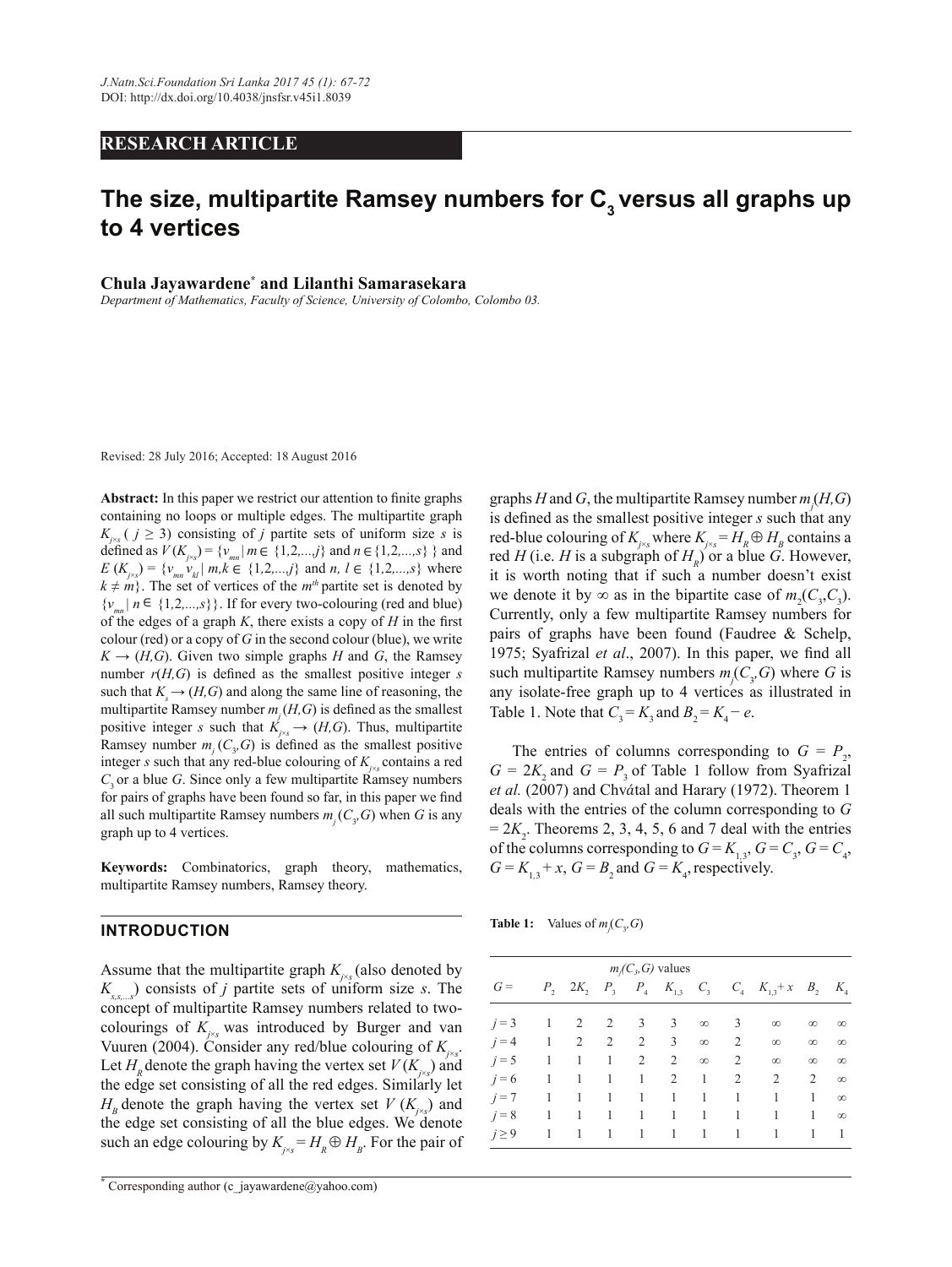The final section deals with how to extend Table 1 to obtain multipartite Ramsey numbers for  $C_3$  *versus* any graph up to 4 vertices.

#### $m_j(C_i, G)$ WHEN ENTRIES OF COLUMN **CORRESPONDING TO**  $G = 2K_2$

**Theorem 1.** *If*  $j \geq 3$ *, then* 

 $m_j(C_3, 2K_2) = \begin{cases} 2 & \text{if } j \in \{3,4\}, \\ 1 & \text{if } j \geq 5. \end{cases}$ 

red. Then  $K_{4\times1}$  has neither a red  $C_3$  nor a blue  $2K_2$ . So  $m(C, 2K) \ge 2$ . *Proof.* Consider the colouring of  $K_{4\times1} = H_R \oplus H_B$  where  $v_{11}v_{21}$ ,  $v_{11}v_{31}$ ,  $v_{21}v_{31}$  are blue and all the other edges are  $m_4(C_3, 2K_2) \geq 2.$ 

no red  $C_3$ . Then each of the subgraphs of  $H_B$  induced by  $\{v_{11}, v_{12}, v_{13}\}$  and  $\{v_{12}, v_{22}, v_{32}\}$ , has blue  $P_2$ . Hence,  $K_{3\times 2}$  has Next, consider any colouring of  $K_{3\times 2} = H_R \oplus H_B$ . If  $K_{3\times 2}$  has a red  $C_3$ , then we are done. So, assume  $K_{3\times 2}$  has a blue  $2K_2$ . Therefore,  $m_3(C_3, 2K_2) \le 2$ . But, as  $m_3(C_3, 2K_2)$  $\geq m_4(C_3, 2K_2)$  we can conclude that  $m_3(C_3, 2K_2) =$  $m_4(C_3, 2K_2) = 2.$ 

Clearly,  $m_j(C_3, 2K_2) = 1$  when  $j \ge 5$  as  $r(C_3, 2K_2) = 5$ *(Chvátal & Harary, 1972).* 

#### $T^2$  $m_j$ ( $C_y$ G) FOR ALL CONNECTED GRAPHS G UP **TO 4 VERTICES**

and  $G = K<sub>4</sub>$ , respectively. The theorems 2, 3, 4, 5, 6 and 7 in this section can be stated when  $G = K_{1,3}$ ,  $G = C_3$ ,  $G = C_4$ ,  $G = K_{1,3} + x$ ,  $G = B_2$ <br>and  $G = K_1$  respectively.

**Theorem 2.** *If*  $j \geq 3$ *, then* 

$$
m_j(C_3, K_{1,3}) = \begin{cases} 3 & \text{if } j \in \{3,4\}, \\ 2 & \text{if } j \in \{5,6\}, \\ 1 & \text{if } j \ge 7. \end{cases}
$$

*Proof.* Colour the graph  $K_{4\times2}$  such that it consists of two by red (Figure 1). Then the graph has no red  $C_3$  and has  $\overline{K}_{1,3}$ . Therefore,  $m_4(\overline{C}_3, \overline{K}_{1,3}) \geq 3$ .  $\alpha$  where each of the  $\alpha$  and  $\alpha$  and  $\alpha$  and  $\alpha$  are remaining edges disjoint blue cycles of size four, where each of the 4

 $\frac{1}{N}$  which  $\frac{1}{N}$  is  $\frac{1}{N}$   $\frac{1}{N}$  or  $\frac{1}{N}$   $\frac{1}{N}$   $\frac{1}{N}$   $\frac{1}{N}$   $\frac{1}{N}$   $\frac{1}{N}$   $\frac{1}{N}$   $\frac{1}{N}$   $\frac{1}{N}$   $\frac{1}{N}$   $\frac{1}{N}$   $\frac{1}{N}$   $\frac{1}{N}$   $\frac{1}{N}$   $\frac{1}{N}$   $\frac{1}{N}$   $\frac{1}{N}$ Now, consider any red  $C_3$  free and blue  $K_{1,3}$  free colouring of  $K_{3\times 3} = H_R \oplus H_B$ . Then  $H_B$  has a blue  $P_4$  as  $m_3(C_3, P_4) = 3$ . Therefore, we have the following two cases.

> $\frac{1}{4}$  contained  $\frac{1}{4}$  contained  $\frac{1}{4}$  contained the other two vertices **Case 1:** Two vertices of  $P_4$  belong to the same partite set while the other two vertices helong to two different set, while the other two vertices belong to two different partite sets.



**Figure 1:** Graph used in proof of theorem 2

**Case 2:** Two vertices of  $P_4$  belong to the same partite set, while the other two vertices belong to another partite set.

Suppose the graph is as in Case 1. Without loss of generality let the blue  $P_4$  be  $v_{11}v_{21}v_{31}v_{12}$ . If one of the edges  $v_{21}v_{13}v_{21}v_{33}v_{21}v_{32}v_{31}v_{13}v_{31}v_{22}$  is blue, then the graph has a blue  $K_{1,3}$ . Therefore, we may assume that all these edges are red. But, then the edges  $v_{13}v_{22}v_{13}v_{32}v_{13}v_{33}$  will be forced to be blue. Thus, we will get a blue  $K_{1,3}$ , a contradiction.

 Now, suppose that the graph is as in Case 2. Without loss of generality let the blue  $P_4$  be  $v_{11}v_{21}v_{12}v_{22}$ . If one of the edges  $v_{21}$   $v_{31}$ ,  $v_{21}v_{32}$ ,  $v_{21}v_{33}$ ,  $v_{21}v_{13}$  is blue then the graph has a blue  $K_{1,3}$ . Therefore, we may assume that all these edges are red, and consequently the edges  $v_{13}v_{31}$ ,  $v_{13}v_{32}$ ,  $v_{13}v_{33}$  will be forced to be blue. Thus, we will get a blue  $K_{1,3}$ , a contradiction. Hence,  $m_3(C_3, K_{1,3}) \leq 3$ . Since  $m_3(C_3, K_{1,3}) \geq m_4(C_3, K_{1,3})$ , we can conclude that  $m$ <sub>3</sub> (*C*<sub>3</sub>,*K*<sub>1,3</sub>) =  $m$ <sub>4</sub>(*C*<sub>3</sub>,*K*<sub>1,3</sub>) = 3.

Consider the colouring of  $K_{6\times1} = H_R \oplus H_B$  where  $H_B = 2C_3$ . Then the graph has no red  $C_3$  and has no blue  $K_{1,3}$ . Thus,  $m_6(C_3, K_{1,3}) \geq 2$ .

Now consider any colouring of  $K_{5\times 2} = H_R \oplus H_R$  such that the graph has no red  $C_3$  and has no blue  $K_{1,3}$ . Then, clearly,  $\delta_R(H_R) \ge 6 > \frac{|V(H_R)|}{2}$ . Therefore, by Bondy's lemma, which states that any graph *G* satisfying  $\delta(G) > \frac{|V(G)|}{2}$ can conclude that  $m_s(C_s, K_{1,3}) = m_s(C_s, K_{1,3}) = 2$ . is pancyclic, we get a red  $C_3$ , a contradiction. Hence  $m_5(C_3, K_{1,3}) \le 2$ . Next, since  $m_5(C_3, K_{1,3}) \ge m_6(C_3, K_{1,3})$ , we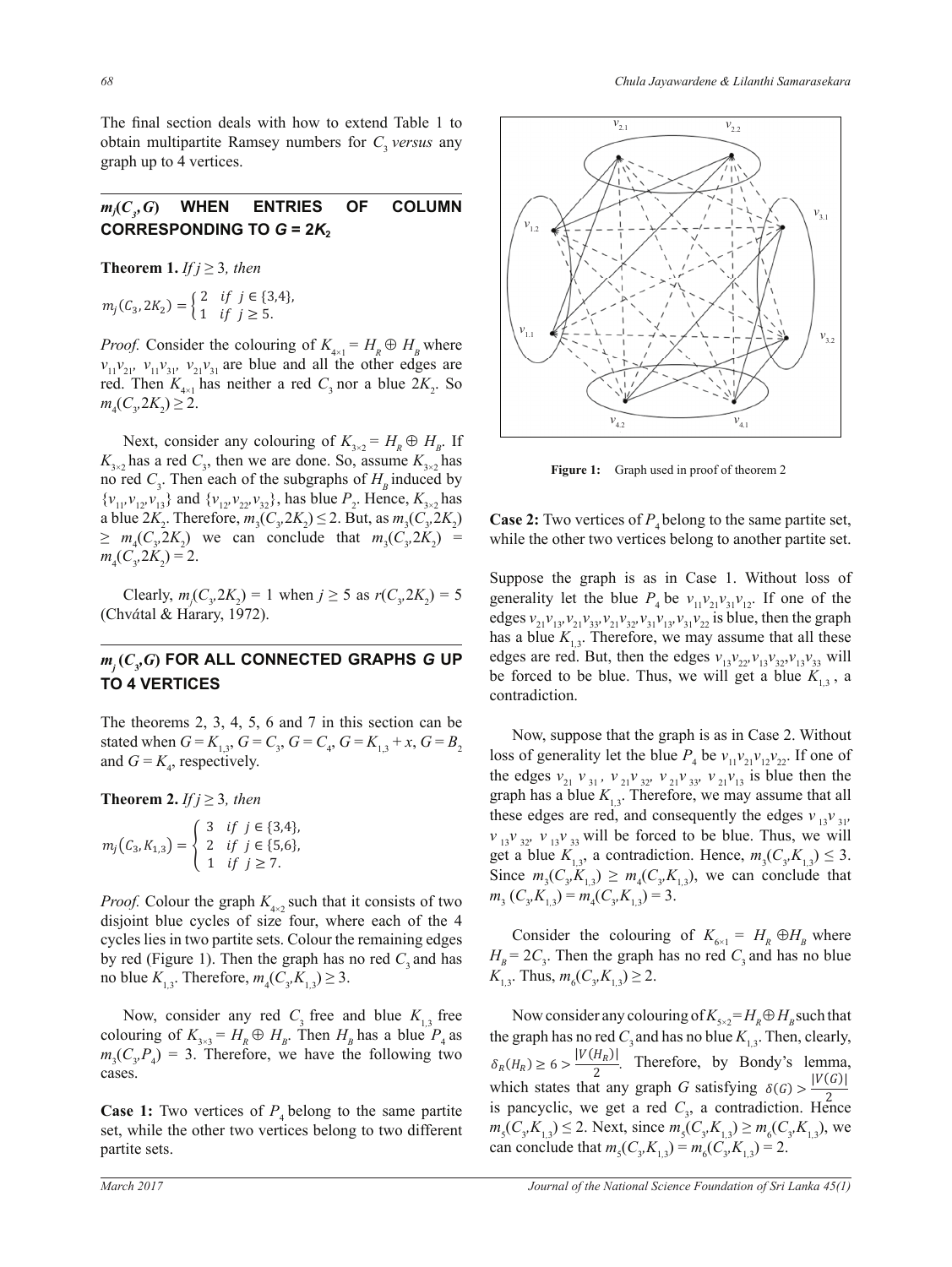Clearly,  $m_j(C_3, K_{1,3}) = 1$  when  $j \ge 7$  as  $r(C_3, K_{1,3}) = 7$ <br>(Chyótal & Harary 1972) <del>volari</del><sub>13</sub>, m<sub>j</sub>(e<sub>3</sub>, n<sub>13</sub>) <sup>1</sup> when (Chvátal & Harary, 1972).  $\frac{1}{2}$  $\mathbf{B}$ 

**Theorem 3.** *If*  $j \geq 3$ *, then* 

$$
m_j(C_3, C_3) = \begin{cases} \infty & \text{if } j \in \{3, 4, 5\}, \\ 1 & \text{if } j \ge 6. \end{cases}
$$

 $\mathbf{w}$ all edges are blue except the edges in the set  $A \cup B$ <br>corresponding to *Proof.* For any positive integer *s*, consider  $K_{s_{\text{ss}}}$  where an eages are order ο f For any m

$$
A = \{v_{1p}v_{5q} | p, q \{1,2,...,s\}\} \text{ and}
$$
  

$$
B = \bigcup_{m=1}^{4} \{v_{mp}v_{m+1q} | p, q \{1,2,...,s\}\}.
$$

Then  $K_{s_{\times s}}$  is both red  $C_{3}$ -free Therefore,  $m_5(C_3, C_3) = \infty$ . Since  $m_3(C_3, C_3) \ge m_4(C_3, C_3)$ <br>  $>m_4(C_3, C_3)$  we have  $m(C_3, C_3) = \infty$  for  $i = 3, 4, 5, 1$  km  $\mathcal{L}$ Harary, 1972). ͳ݂݆݅ Ǥ  $\sum m_j (C_3, C_3)$  we have  $m_j (C_3, C_3)$   $\infty$  for  $j = 3,4,5,7,15$ .  $\sum_{m} (C \cap \mathcal{C})$  we have  $\geq m_5(C_3, C_3)$  we have  $m_j(C_3, C_3) = \infty$  for  $j = 3, 4, 5$ . Also, Then  $K_{5\times s}$  is both red  $C_3$ -free and blue  $C_3$ -free.  $\frac{1}{\sqrt{2}}$   $\frac{1}{\sqrt{2}}$ 

**Theorem 4.** *If*  $j \geq 3$ , *then* 

$$
m_j(C_3, C_4) = \begin{cases} 3 & \text{if } j = 3, \\ 2 & \text{if } j \in \{4, 5, 6\}, \\ 1 & \text{if } j \ge 7. \end{cases}
$$

 $-3$  and  $f \in \{4, 3, 0\}$ . *Proof.* If  $j \ge 7$ , since  $r(C_3, C_4) = 7$  we get  $m_j(C_3, C_4) = 1$ . So,  $\omega$ *ovj.*  $\Omega_f - \gamma$ , sin we are left with two cases,  $j = 3$  and  $j \in \{4, 5, 6\}$ .

## Case 1:  $i = 3$ . **Case 1:**  $j = 3$ .

 $H_B = 2K_3$ . Then,  $K_{3\times 2}$  has neither a red  $C_3$  nor a blue  $C_4$ .<br>This implies that  $m(G, C) > 3$ . Consider any red/blue This implies that  $m_3(C_3, C_4) \geq 3$ . Consider any red/blue Consider the colouring of  $K_{3\times 2} = H_R \oplus H_B$  generated by to red  $C_3$  and  $H_B$  contains no blue  $C_4$ . Suppose that there<br>once  $C_3$  and  $H_B$  contains no blue  $C_4$ . Suppose that there exists at least one vertex  $v \in K_{3\times 3}$ , such that it is incident  $C_4$ , a contradiction. Hence  $\delta(H_B) \geq 2$ . This gives rise to will be forced to be blue. Therefore, we will obtain a blue<br> $C_{\alpha}$  a contradiction. Hence  $\delta(H) > 2$ . This gives rise to colouring given by  $K_{3\times 3} = H_R \oplus H_B$ , such that  $H_R$  contains to 5 or more red edges. Then these 5 vertices belong to two different partite sets. As  $H<sub>R</sub>$  contains no red  $C<sub>3</sub>$  all the edges of the induced subgraph generated by the set  $N_R(v)$ two possible scenarios: (i) when  $H_B$  has no vertex of blue degree 2, and (ii) when  $H<sub>B</sub>$  has a vertex of blue degree 2. In the first scenario by handshaking lemma, we note that  $H<sub>B</sub>$  must have a vertex of blue degree at least 4 and the other vertices must have a blue degree greater than or equal to 3. Let the vertices of the first partite set be

denoted by  $v_{1,1}$ ,  $v_{1,2}$  and  $v_{1,3}$ . Without loss of generality, assume  $v_{1,1}$  is a vertex of blue degree 4. Since the blue degrees of  $v_{1,2}$  and  $v_{1,3}$  are greater than or equal to 3, we get a blue  $C_4$  incident to two vertices of  $v_{1,1}, v_{1,2}$  and  $v_{1,3}$ , a contradiction.



**Figure 2:** Graph used in the proof of case 1

In the second scenario when  $H<sub>R</sub>$  has a vertex of red degree 4, say  $v_{1,1}$ , in order to avoid a blue  $C_4$ , we can assume that it is adjacent to three vertices of one partite set in red and one vertex of the other partite set in red. Without loss of generality assume that  $v_{1,1}$  is adjacent in red to  $v_{2,1}$ ,  $v_{2,2}$ ,  $v_{2,3}$  and  $v_{3,1}$ , and in blue to  $v_{3,2}$  and  $v_{3,3}$ . But then as  $H_R$  has no red  $C_3$ ,  $(v_{3,1}, v_{2,1})$ ,  $(v_{3,1}, v_{2,2})$  and  $(v_{3,1}, v_{2,3})$  have to be blue edges, as illustrated in Figure 2.

Next, in order to avoid a blue  $C_4$ ,  $v_{1,3}$  must be adjacent in red to two vertices of the second partite set, and to one of the vertices of  $\{v_{3,2}, v_{3,3}\}\$ . Without loss of generality assume that  $(v_{1,3}, v_{2,1}), (v_{1,3}, v_{2,2})$  and  $(v_{1,3}, v_{3,3})$  are red. Then, in order to avoid a red  $C_3$ ,  $(v_{3,3}, v_{2,1})$  and  $(v_{3,3}, v_{2,2})$  have to be blue. This forces  $v_{3,3}$   $v_{2,2}$   $v_{3,1}$   $v_{2,1}$   $v_{3,3}$  to be a blue  $C_4$ , a contradiction.

**Case 2:**  $j \in \{4,5,6\}$ .

Consider the colouring of  $K_{6\times 1} = H_R \oplus H_B$  generated by  $H_B = 2K_3$ . Then,  $K_{6\times 1}$  has neither a red  $C_3$  nor a blue  $C_4$ . This implies that  $m_6(C_3, C_4) \geq 2$ .

**Claim** 1:  $m_4(C_3, C_4) \leq 2$ .

**Proof of claim 1:** Consider any red/blue colouring given by  $K_{4\times2} = H_R \oplus H_B$ , such that  $H_R$  contains no red  $C_3$  and  $H_B$ contains no blue  $C_4$ . Suppose that there exist at least one vertex  $v \in V(K_{4\times2})$ , such that it is incident to 4 or more red edges. Then as  $H<sub>R</sub>$  contains no red  $C<sub>3</sub>$  all the edges of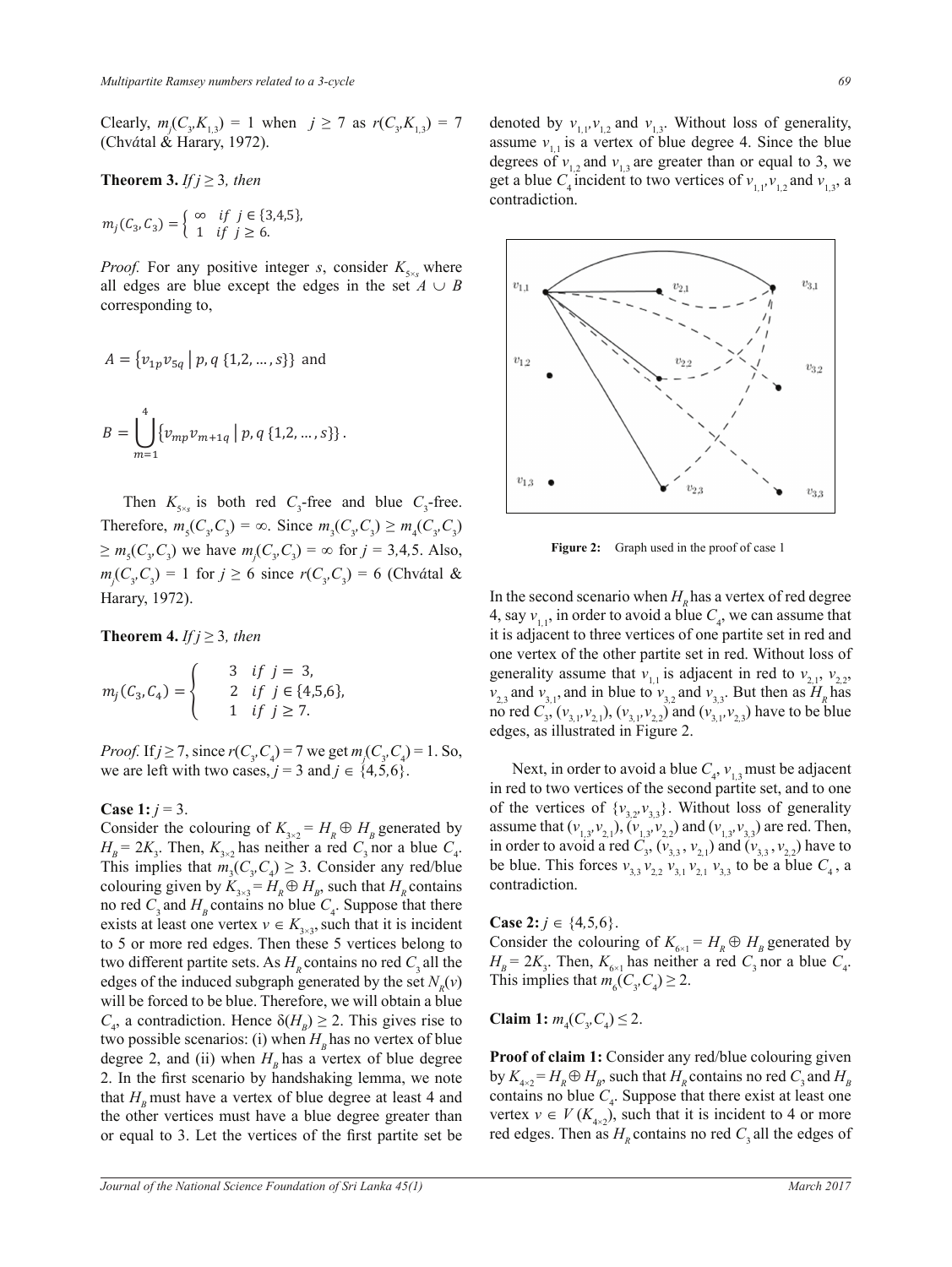the induced subgraph generated by the set  $N_R(v)$  will have to be blue. Hence, we obtain a blue  $C_4$ , a contradiction. Next, suppose that all the vertices of  $v \in V(K_{4\times2})$  are incident to at most 2 red edges. Then, each vertex of  $H<sub>B</sub>$ has degree 4 or more, and by Bondy's lemma we obtain a blue  $C_4$ , a contradiction.

 Now, we are left with the only possibility that there exists a vertex having a blue degree 3 and all the other vertices have a blue degree greater than or equal to 3. This gives rise to two possible cases.

**Case a:** The vertex of blue degree 3 is adjacent in blue, to vertices belonging to distinct partite sets.

Without loss of generality, assume  $v_{1,2}$  is adjacent in red to  $v_{2,2}$ ,  $v_{3,2}$  and  $v_{4,2}$ . Since,  $H_R$  has no red  $C_3$ ,  $(v_{2,2}, v_{3,2})$ ,  $(v_{2,2}, v_{4,2})$  and  $(v_{3,2}, v_{4,2})$  have to be blue. We know that the vertex  $v_{1,1}$  must either be adjacent to two vertices of  $\{v_{2,2}, v_{3,2}, v_{4,2}\}\$  in blue or red. However, the first option is impossible, as it forces a blue  $C_4$ , and the second option must follow through. Therefore, we may assume that  $(v_{1,1}, v_{2,2})$  and  $(v_{1,1}, v_{3,2})$  are red. Also as  $v_{4,1}$  doesn't lie in a blue  $C_4$  we may assume that  $(v_{4,1}, v_{2,2})$  is also red. This is illustrated in Figure 3.



Figure 3: Graph used in proof of case a

As  $H_B$  has no blue  $C_4$ ,  $v_{1,1}$  must be adjacent to vertices  $v_{2,1}$ ,  $v_{3,1}$  in red. But then as there is no red  $C_3$ , these two vertices along with  $v_{22}v_{32}$  will induce a blue  $C_4$ , a contradiction.

**Case b:** Every vertex of blue degree 3 is adjacent to two vertices *u* and *v* belonging to the same partite set *V*.

Remark: Given any vertex  $w$  of  $H<sub>B</sub>$ , there exists a partite set *V*, such that *w* is adjacent in blue to *u* and *v*.

Without loss of generality, assume that  $v_{1,2}$  is adjacent to  $v_{2,1}$ ,  $v_{2,2}$ ,  $v_{3,2}$  in red and to  $v_{3,1}$ ,  $v_{4,1}$ ,  $v_{4,2}$  in blue. But then by the above remark, in order to avoid a blue *C*<sub>4</sub> containing (Chvátal & Harary, 1972). □

 $v_{4,1}$  and  $v_{4,2}$ , both vertices  $v_{2,1}$ ,  $v_{2,2}$  must be adjacent to  $v_{3,1}$ ,  $v_{3,2}$  in blue. Then  $v_{2,1}$ ,  $v_{3,1}$ ,  $v_{3,2}$ ,  $v_{3,2}$ ,  $v_{3,1}$ , will be a blue  $C_4$ , a  $v_{3,2}$  in blue. Then  $v_{2,1}$   $v_{3,1}$   $v_{2,2}$   $v_{3,2}$   $v_{2,1}$  will be a blue  $C_4$ , a contradiction.

**Theorem 5.** *If*  $j \geq 3$ *, then* 

$$
m_j(C_3, K_{1,3} + x) = \begin{cases} \infty & \text{if } j \in \{3,4,5\}, \\ 2 & \text{if } j = 6, \\ 1 & \text{if } j \ge 7. \end{cases}
$$

݉  $\mathcal{L}$ theorem 3, we can conclude that  $m_j (C_3, K_{1,3} + x) = \infty$  when  $j \in \{3, 4, 5\}$ . *Proof.* As a blue  $C_3$  is a subgraph of a blue  $K_{1,3} + x$ , by  $j \in \{3,4,5\}.$ 

Next consider the colouring of  $K_{6\times 1} = H_R \oplus H_B$  where  $m_6(C_3, K_{1,3} + x) \geq 2$ .  $K_{6\times1}$  has neither a red  $C_3$  nor a blue  $K_{1,3}$  + *x*. Therefore,  $m(C_6K_{1,3} + x) \geq 2$ . the edges  $v_{11}v_{21}$ ,  $v_{11}v_{31}$ ,  $v_{21}v_{31}$ ,  $v_{41}v_{51}$ ,  $v_{41}v_{61}$  and  $v_{51}v_{61}$  are blue and all the other edges are red (Figure 4). Then

Now consider any red  $C_3$ -free colouring of  $K_{6\times 2} = H_R \oplus H_B.$ 



**Figure 4:** Graph used in proof of theorem 5

blue  $C_3$  in  $H_1$  be  $v_{11}v_{21}v_{31}v_{11}$ . Also let the blue  $C_3$  in  $H_2$ Then the induced subgraphs  $H_1$  and  $H_2$  of  $H_B$  generated by  $\left(\frac{1}{2} - \frac{1}{2}\right)$  and  $\left(\frac{1}{2} - \frac{1}{2}\right)$  and  $\left(\frac{1}{2} - \frac{1}{2}\right)$  are proportively  $\{v_{p1} | p \in \{1,...,6\}\}\$  and  $\{v_{p2} | p \in \{1,...,6\}\}\$ , respectively have a blue copy of  $C_3$ . Without loss of generality let the be  $v_{x_12}$   $v_{x_22}$  $v_{x_32}$   $v_{x_12}$  where  $x_1$ ,  $x_2$ ,  $x_3 \in \{1,...,6\}$  and  $\overline{a}$  $x_1 < x_2 < x_3$ . of  $H$ , generated b  $f_{\text{c}}(t)$  is respectivened to  $f_{\text{c}}(t)$ ୍ର ଷଵǡݒ௫భଶݒ  $\frac{a}{b}$ be  $\mathcal{L}(\mathcal{A})$ 

If  $x_3^3$  b then one of the edges  $v_{x_1}v_{x_1}v_{y_1}v_{x_2}v_{y_3}$  is blue. Otherwise one of the edges  $v_{11}$ ,  $v_{x_2}$ ,  $v_{x_2}v_{x_3}$ ,  $v_{x_3}$   $v_{11}$  is blue. Thus, in both situations, the graph has a  $\frac{1}{2}$ If  $x_3 = 3$  then one of the edges  $v_{x_12}v_{31}$ ,  $v_{x_12}v_{41}$ ,  $v_{31}v_{41}$  $\ddotsc$ ସଵݒଷଵݒସଵǡݒ௫భଶݒ ସଵݒଷଵݒସଵǡ௫భଶݒ <sup>௫</sup>మଶݒ blue  $K_{1,3} + x$ . Therefore,  $m_6(C_3, K_{1,3} + x) = 2$ .

*s*ϯ  $\frac{\kappa}{6}$ tal & Harary 1972) / since  $r(c_{3}K_{1,3} + i)$ Also,  $m_j(C_{3'}K_{1,3} + x) = 1$  for  $j \ge 7$  since  $r(C_{3'}K_{1,3} + x) = 7$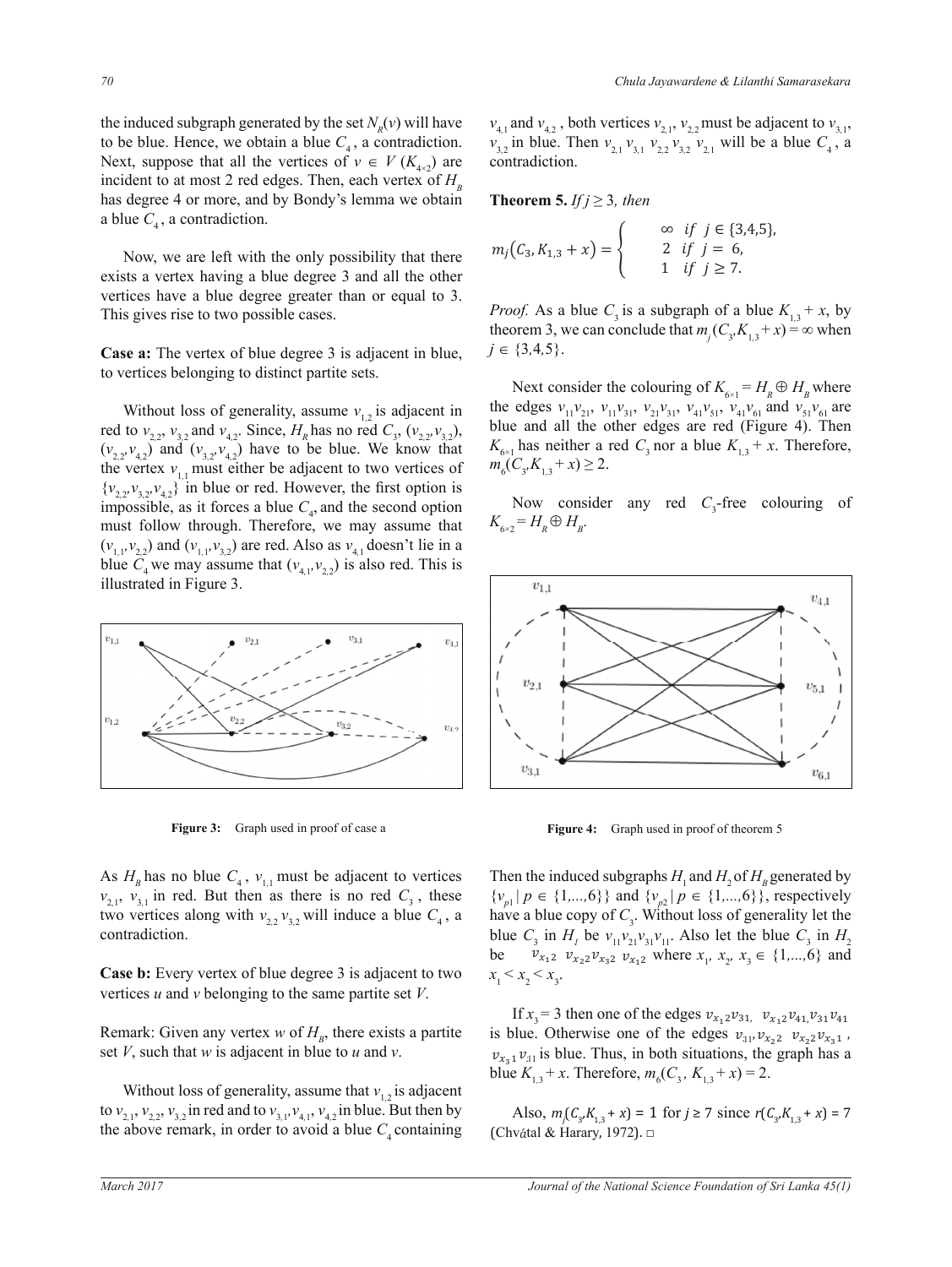

**Figure 5:** Graph used in proof of theorem 6

**Theorem 6.** *If*  $j \geq 3$ *, then* 

$$
m_j(C_3, B_2) = \begin{cases} \infty & \text{if } j \in \{3, 4, 5\}, \\ 2 & \text{if } j = 6, \\ 1 & \text{if } j \ge 7. \end{cases}
$$

five partite sets of  $K_{5\times s}$  are  $V_1, V_2, ..., V_5$ *Proof.* Let *s* be any positive integer. Consider the colouring of  $K_{5\times s} = H_R \oplus H_B$  (Figure 5). Suppose that the

Given a partite set  $V_i$ ,  $i \in \{2,3,4\}$ , colour all possible edges between  $V_i$  and its two neighbouring partite sets  $V_{i-1}$  and  $V_{i+1}$  in red. Also colour the edges between  $V_1$  and  $V_5$  in red. This is illustrated in Figure 5 for the case  $s = 3$ . Colour all the other edges in blue. Then the colouring of  $K_{5\times s}$  contains no red  $C_3$  or a blue  $B_2$ . This implies that  $m_s(C_3, B_2) \geq$  s. Since *s* is arbitrary, we get that  $m_s(C_3, B_2) = \infty$ . Therefore, we conclude that  $m_j(C_3, B_2) = \infty$ for all  $i \leq 5$ .

Next consider the colouring of  $K_{6\times1} = H_R \oplus H_B$ , generated by  $H_{\rm R} = K_{3,3}$ . Then,  $K_{6\times 1}$  has neither a red  $C_3$ nor a blue  $B_2$ . Hence  $m_6(C_3, B_2) \ge 2$ .

To prove that  $m_6(C_3, B_2) \le 2$ , consider any red  $C_3$ -free and blue  $B_2$ -free colouring of  $K_{6\times 2} = H_R \oplus H_B$ . Since  $r(C_3, C_3) = 6$ , the induced subgraph  $H_1$  of  $H_B$  generated by  $\{v_{p1} | p \in \{1,...,6\}\}\$  will have a copy of a blue  $C_3$ . Without loss of generality let the blue  $C_3$  in  $H_1$  be  $v_{11}v_{21}v_{31}v_{11}$ . Let  $H_2 = \{v_{41}, v_{42}, v_{52}, v_{62}\}.$  Then as  $H_2$  does not induce a blue *B*<sub>2</sub> there exists two vertices *x* and *y* of *H*<sub>2</sub> adjacent to each other in red. Also as both *x* and *y* are not contained in a blue  $B_2$ , we see that both *x* and *y* are adjacent in red to at least two vertices of  $V(H_1)$ . However, this forces a red  $C_3$ , a contradiction. Therefore,  $m_6(C_3, B_2) = 2$ .



**Figure 6:** If two partite sets are contained in the same ellipse then all edges between them are coloured red

Clearly  $m_j(C_y, B_z) = 1$  when  $j \ge 7$  as  $r(C_y, B_z) = 7$  (Chvátal & Harary, 1972).

**Theorem 7.** *If*  $j \geq 3$ *, then* 

$$
m_j(C_3, K_4) = \begin{cases} \infty & \text{if } j \in \{3, ..., 8\}, \\ 1 & \text{if } j \ge 9. \end{cases}
$$

*Proof.* Let *s* be any positive integer. Consider the colouring of  $K_{8\times s} = H_R \oplus H_B$ . Suppose that the partite sets of  $K_{8\times s}$  are  $V_1$ ,  $V_2$ ,..., $V_8$ . Given a partite set  $V_i$ ,  $i \in$  $\{2,3,\ldots,7\}$ , colour all possible edges between  $V_i$  and its two neighbouring partite sets  $V_{i-1}$  and  $V_{i+1}$  in red. Also colour the edges between  $V_1$  and  $V_8$ ,  $V_1$  and  $V_5$ ,  $V_2$  and  $V_6$ ,  $V_3$  and  $V_7$ ,  $V_4$  and  $V_8$  in red. This is illustrated in Figure 6. Colour all the other edges in blue.

Then this colouring  $K_{8\times s}$  contains neither a red  $C_3$  nor a blue  $K_4$ . Therefore, we obtain that  $m_8(C_3, K_4) \geq s$ . Since *s* is arbitrary, we see that  $m_s(C_s, K_4) = \infty$ . Therefore, we conclude that  $m_j(C_3, K_4) = \infty$  for all  $j \leq 8$ .

Clearly  $m_j$  ( $C_3$ , $K_4$ ) = 1 when  $j \ge 9$  as  $r(C_3, K_4) = 9$ *(Chvátal & Harary, 1972).* 

## $m_j^{\prime}(C_yG)$  for all disconnected graphs  $G$ **UP TO 4 VERTICES**

Let *G* be a disconnected graph with at most 4 vertices. By Theorem 1, we may assume that  $G \neq 2K_2$ . Let *H* be the connected graph on at most 3 vertices obtained by removing all the isolated vertices of *G*. Then we have  $m_j(C_3, G) = m_j(C_3, H)$  unless *j* = 3 and *G* =  $K_2 \cup 2K_1$ , and this implies that  $m_j$  ( $C_3$ , $K_2 \cup 2K_1$ ) = 2. However, as we have found  $m_j$  ( $C_3$ *H*) for all possible connected graphs *H* on at most 3 vertices in the previous sections, we obtain  $m_j(C_3, G)$  for all disconnected graphs *G* up to 4 vertices.